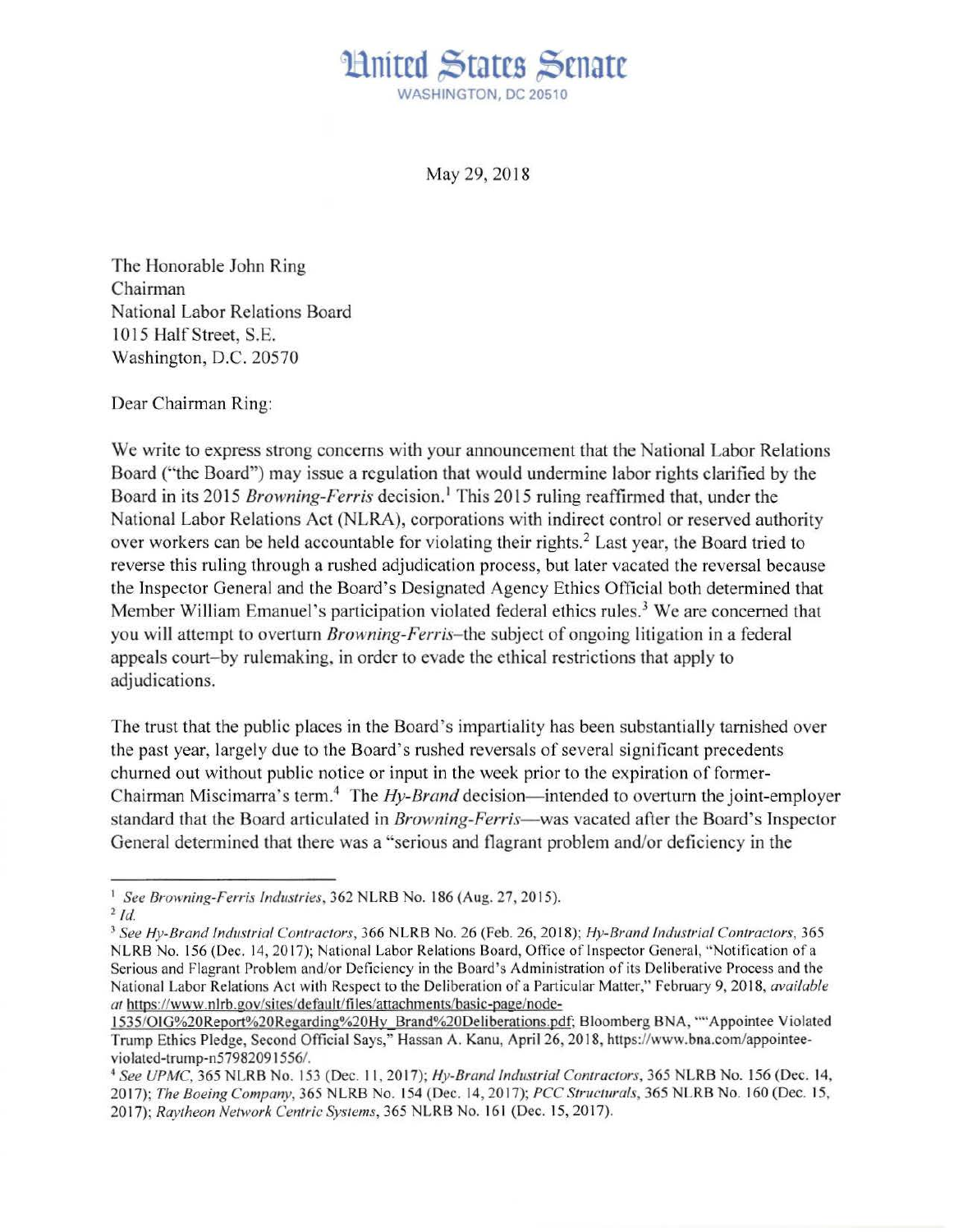Board's administration of its deliberative process"—specifically, that Board Member William Emanuel's participation tainted the resulting decision because his former employer represents a party in *Browning-Ferris*.<sup>5</sup> The Board's designated agency ethics official agreed with the Inspector General that Emanuel violated federal ethics rules.<sup>6</sup>

Since these revelations, you and the Board's other members have expressed interest in rectifying the Board's ethical lapses, In their unanimous decision to vacate the Board's decision to overrule *Browning-Ferris, then-Chairman Marvin Kaplan and Members Mark Gaston Pearce and Lauren* McFerran expressly pointed to the Inspector General's determination that Emanuel should have recused himself but did not.<sup>7</sup> And when asked about the importance of observing ethics requirements that prevent Board members from participating in matters that affect former employers and clients during your confirmation hearing, you affirmatively stated, "I take this issue very seriously," and "I don't want to be in the situation Member Emanuel is in and I don't want to put another cloud over the NLRB." $8$ 

Yet, now you are proposing that the Board change the joint-employer standard by employing the rulemaking process. While there is nothing inherently suspect about an agency proceeding by rulemaking, it is impossible to ignore the timing of this announcement, which comes just a few months after the Board tried and failed to overturn *Browning-Ferris*, and appears designed to evade the ethical constraints that federal law imposes on Members in adjudications. The Board's sudden announcement of rulemaking on the exact same topic suggests that it is driven to obtain the same outcome sought by Member Emanuel's former employer and its clients, which the Board failed to secure by adjudication.

Further, your public statements indicate that you have prejudged this issue. In the announcement that the Board is considering this rulemaking, you said that "the current uncertainty over the standard to be applied in determining joint-employer status under the Act undermines employers' willingness to create jobs and expand business opportunities."<sup>9</sup> You tweeted that "uncertainty over the standard undermines job creation  $\&$  economic expansion"<sup>10</sup> Given that federal law prohibits the Board from engaging in economic analysis, these statements must reflect either 1) anecdotal characterizations of current law not rooted in empirical analysis or a solicitation of input from the full range of stakeholders (as the Board failed to solicit arnicus briefs before considering  $Hy-Rrand$ , or 2) analysis conducted in violation of federal law.<sup>11</sup>

<sup>&</sup>lt;sup>5</sup> See "Notification of a Serious and Flagrant Problem and/or Deficiency in the Board's Administration of its Deliberative Process and the National Labor Relations Act with Respect to the Deliberation of a Particular Matter," *supra* note 3.<br><sup>6</sup> *See Kanu, <i>supra* note 3.<br><sup>7</sup> *See Hy-Brand, 366 NLRB No. 26 (Feb. 26, 2018).* 

<sup>&</sup>lt;sup>8</sup> Bloomberg BNA, "Labor Nominee John Ring Makes Ethics Promises," Hassan A. Kanu, May 14, 2018, https://www.bna.com/labor-board-nominee-n57982089396/.

<sup>&</sup>lt;sup>9</sup> National Labor Relations Board, "NLRB Considering Rulemaking to Address Joint-Employer Standard," press: release, May 9, 2018, https://www.nlrb.gov/news-outreach/news-story/nlrb-considering-rulemaking-address-jointemp!oyer-standard.

<sup>&</sup>lt;sup>10</sup> Tweet by John F. Ring, May 9, 2018, https://twitter.com/NLRBChairman/status/994287315509022720.

<sup>11</sup> *See29* U.S.C. § 154(a).